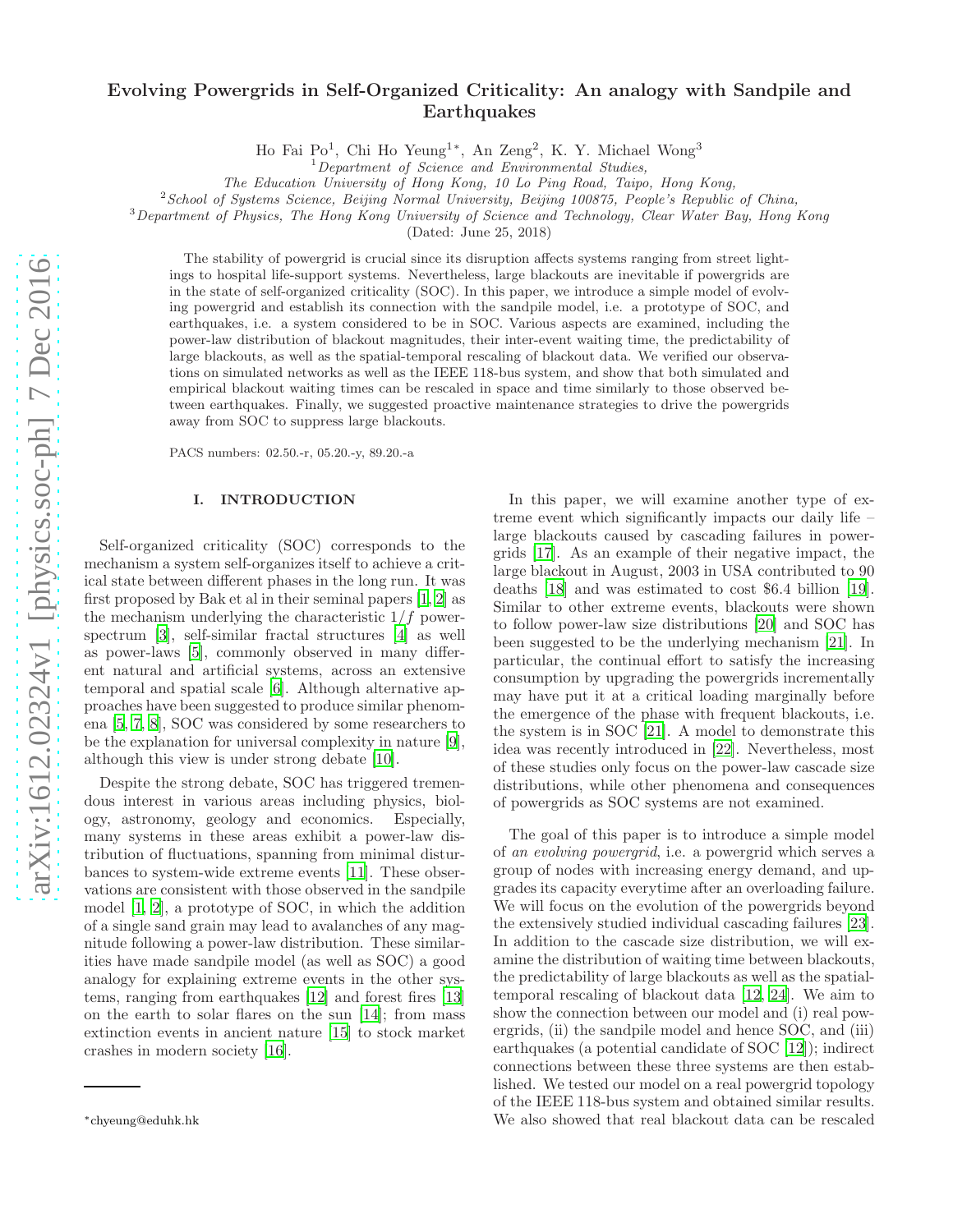in space and time as we observed for earthquakes [\[24\]](#page-10-4). Finally, we examined various maintenance strategies and their ability to suppress large blackouts by driving the system away from SOC.

#### II. MODEL

We will introduce a model of evolving powergrid and shows its connection with the sandpile model [\[1,](#page-9-0) [2\]](#page-9-1). Specifically, we consider a network with N nodes, labeled by  $i = 1, ..., N$ , where each node i is connected with  $k_i$ neighbors. Initially, a load  $L_i$  is allocated to node i. A fraction r of the nodes are considered as power stations and are assigned with a negative infinite load. The rest of the nodes are considered as energy consumers and are assigned a random positive load, which follows a normal distribution with a positive mean, truncated by discarding the negative side. Each node  $i$  with a positive  $L_i$  is required to acquire a sufficient amount of power from the power stations to satisfy its demand, i.e.

$$
\sum_{j} A_{ji} I_{ji} = L_i,\tag{1}
$$

where  $A_{ji}$  is the matrix element of the  $N \times N$  adjacency matrix A, such that  $A_{ij} = 1$  if nodes i and j are connected and otherwise,  $A_{ij} = 0$ ; the current  $I_{ji}$  is the power flow from node  $j$  to node  $i$ . We will implement the model on square lattices and a real powergrid topology.

To satisfy the demand of the consumer nodes, power is transferred to them from the power plants via the powergrid, composed of M transmission lines called links. We adopt the direct current (DC) approximation and assume that currents on the links minimize the resistive power  $\sum_{ij} A_{ij} I_{ij}^2 R_{ij}$  in transportation, where  $R_{ij}$  is the resistance on link  $(ij)$ . To simplify the model, we assume that  $R_{ij} = 1$  for all links, but the results can be easily generalized to the case with  $R_{ij} \neq 1$ . As shown in [\[25\]](#page-10-5), the optimal current can be computed by solving the potential of each nodes, denoted as  $v_i(t)$  for node i, given by [\[25\]](#page-10-5)

$$
v_i(t) = \max\left[\frac{1}{k_i}\left(\sum_j A_{ij}v_j(t) + L_i(t)\right), 0\right].
$$
 (2)

Since Eq. [\(2\)](#page-1-0) is a set of coupled equations involving a node and its neighbors, one can solve for v's for all nodes by iterating the equations on the network until conver-gence [\[25](#page-10-5)]. The optimal current  $I_{ij}(t)$  from node j to node *i* on a link  $(ij)$  is then given by  $I_{ij}(t) = v_i(t) - v_j(t)$ , and  $I_{ij}(t) = -I_{ji}(t)$ .

Since links are transmission lines which may break when overloaded, we define the capacity of link  $(ij)$  to be  $C_{ii}(t)$  and consider that the link fails and no longer transfers electricity if the current  $|I_{ij}| > |C_{ij}|$ . Initially at time  $t = 0$ , the capacity  $C_{ij}(0)$  of a link  $(ij)$  is defined as

$$
C_{ij}(0) = (1 + \alpha)I_{ij}(0),
$$
\n(3)

where  $I_{ij}(0)$  is the optimal current of the link at time  $t = 0$ , while  $\alpha$  is the ratio of excess capacity installed in the network, which we call the redundancy ratio. The capacity plays a role similar to the threshold in the sandpile model beyond which sands topple to the neighboring sites. Unlike the sandpile model, the capacity in the powergrid evolves with time due to repairs after a failure, given by

<span id="page-1-1"></span>
$$
C_{ij}(t+1) = (1+\alpha)\tilde{I}_{ij}(t),
$$
\n(4)

where  $I_{ij}(t)$  is the current which breaks the link. Capacities are heterogeneous across the network, which are different from the homogeneous thresholds in other SOC models such as the sandpile model, the OFC earthquake model [\[26\]](#page-10-6) and the powergrid model in [\[22](#page-10-2)]. Yet, as we will see, this heterogeneity does not destroy criticality in our model, unlike that observed in the OFC model [\[27\]](#page-10-7).

To model the increase in the demand for electricity, we randomly pick a consumer node at time  $t$  and increase its demand by

$$
L_i(t) = L_i(t-1) + \beta \langle L_i(t-1) \rangle,
$$
\n(5)

where  $\langle L_i(t) \rangle = \sum_{j=1}^{N} L_j(t)/N$  and  $\beta$  is the *demand in*crement ratio. This is analogous to the addition of sands to the sandpile model. After each demand increment, the new optimal currents are computed by iterating Eq. [\(2\)](#page-1-0), and links with currents exceeding the capacity are considered broken and removed from the powergrid. Currents are then re-computed and new broken links are identified, leading to a *cascading failure* as shown in Fig.  $1(a)$  $1(a)$ and (b); some nodes may become disconnected from the powergrid as shown in Fig.  $1(c)$  $1(c)$ . But unlike the sandpile model, a failed link may affect links other than the nearest ones, as shown in the transition from Fig.  $1(a)$  $1(a)$ through (c). The process repeats until no extra link breaks, and all failed links are then repaired according to Eq. [\(4\)](#page-1-1). The whole cascading failure and repairs are finished within one time step before the next demand increment, which corresponds to a fast relaxation dynamics intercepting a slow driving dynamics, an essential mechanism in many SOC systems [\[9](#page-9-8)]. As the procedures repeat, a series of cascading failures is observed. In this paper, we call a failure a blackout regardless of its size.

<span id="page-1-0"></span>To keep the model simple, we set  $\alpha = \beta$  such that the rates of load and capacity increment are equal. In this case, the model only captures the most essential components of the system to illustrate its relevance with SOC. While capacities and loads monotonically increase, we rescale all loads and capacities by the same factor after a number of simulation time steps to keep all the variables finite; the dynamics between the variables does not change since all equations involving loads and capacities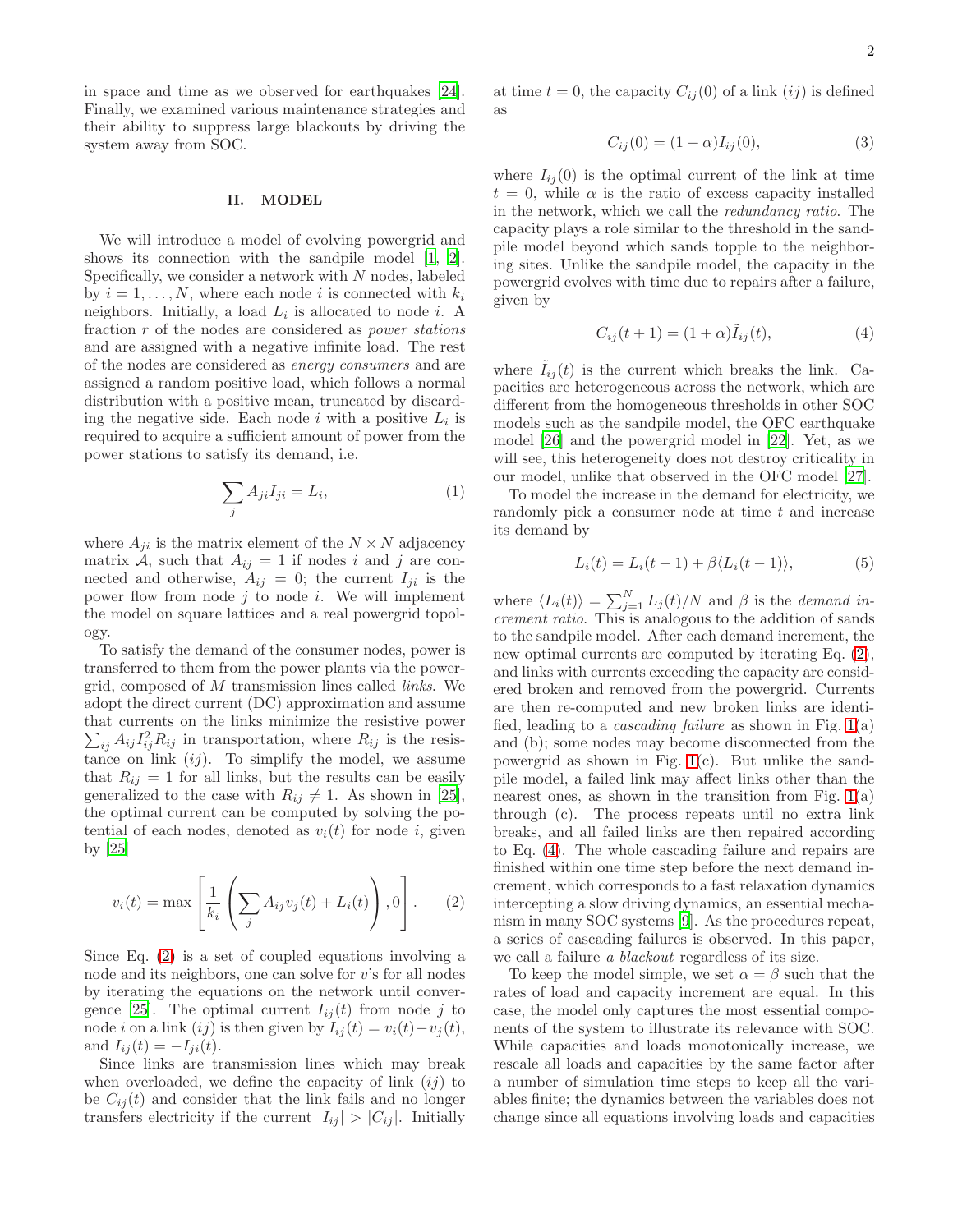

<span id="page-2-0"></span>FIG. 1: The dynamics of a cascading failure, or a blackout, in our model. Power stations and consumer nodes are denoted as triangles and circles, respectively. Shaded circles correspond to consumer nodes which are disconnected from the power stations due to the failed links. (a) A link in the network is broken after a demand increment. (b) and (c) Power transmitted by the broken link is shared by the other links, which overload the other links to the same power station and render it isolated; the load in the network are now shared by the remaining power stations, leading to failures in areas away from the initially failed link. (d) The end of the cascade and all the failed links in this single blackout.

are linear. Since we will focus on the SOC phenomenon in this paper, the analyses of the system behaviors with different  $\alpha$  are given in the *Appendix C*.

## III. RESULTS

### A. Self-organized criticality in the model powergrid

To show that our powergrid model exhibits the characteristics of a critical state, we first examine the distribution of cascade size, measured as the total number of broken links in a failure. As shown in Fig. [2,](#page-2-1) the cascade size follows a power-law distribution similar to the empirical results [\[21](#page-10-1)]. Although different tails are observed for cases with different model parameter  $\alpha$ , we remark that a universal power-law exponent is observed with  $\alpha$  spanning two order of magnitudes from 0.01 to 3.2, which emerges from self-organization without finetuning, suggesting universality independent of model parameters. On the other hand, as shown in the inset of Fig. [2,](#page-2-1) the cascade size distributions for different system sizes also follow power-laws with the same exponent where the cutoff increases with system size, suggesting scale invariance typical of critical systems.

To further examine the criticality of our powergrid model, we compute the distribution of waiting time T between consecutive failures. Since avalanches in SOC systems are unpredictable, their waiting time distributions should follow an exponential decay, though it is not common to use merely the exponential waiting time distribution to justify SOC [\[28](#page-10-8)[–30\]](#page-10-9). As shown in the semilog plot in Fig.  $3(a)$  $3(a)$ , the waiting time distributions for the cases with different  $\alpha$  follow an exponential decay. The distributions in log-log plot in Fig. [3\(](#page-3-0)b) show that they resemble the empirical results observed in real powergrids [\[21\]](#page-10-1), and earthquakes [\[24\]](#page-10-4) except a more prominent power-law at the small time scale contributed by the correlated aftershocks after a main shock described



<span id="page-2-1"></span>FIG. 2: The distribution of cascade size, i.e. the total number of broken links in each failure, obtained on  $L \times L$  square lattices with  $L = 30$  and  $N = L^2 = 900$  nodes, with 5% of the nodes to be power station. The statistics is obtained for at least  $N \times 2 \times 10^3$  updates after an equilibration of  $N \times 10^2$  updates. Inset: The distributions of cascade size with different system size N with  $\alpha = 0.05$ .

by the Omori's Law [\[31\]](#page-10-10). After-blackouts do not occur in our model and instead, failures occur less frequently after a large blackout since a large number of links were repaired simultaneously.

To examine the predictability of the occurrence and the size of blackouts, we analyze the sequence of waiting times and cascade sizes by detrended fluctuation analysis (DFA); detailed description of DFA is found in the  $Ap$ pendix A. As shown in Fig. [9](#page-8-0) and Fig. [10,](#page-8-1) the behavior of the sequence of waiting times and cascade sizes is analogous to that of the corresponding reshuffled sequence when a small number of consecutive blackouts are considered. This implies that the exact behavior of blackout occurrence is unpredictable in the short time scale. On the other hand, the behavior of the sequences deviates from that of the reshuffled one when a large number of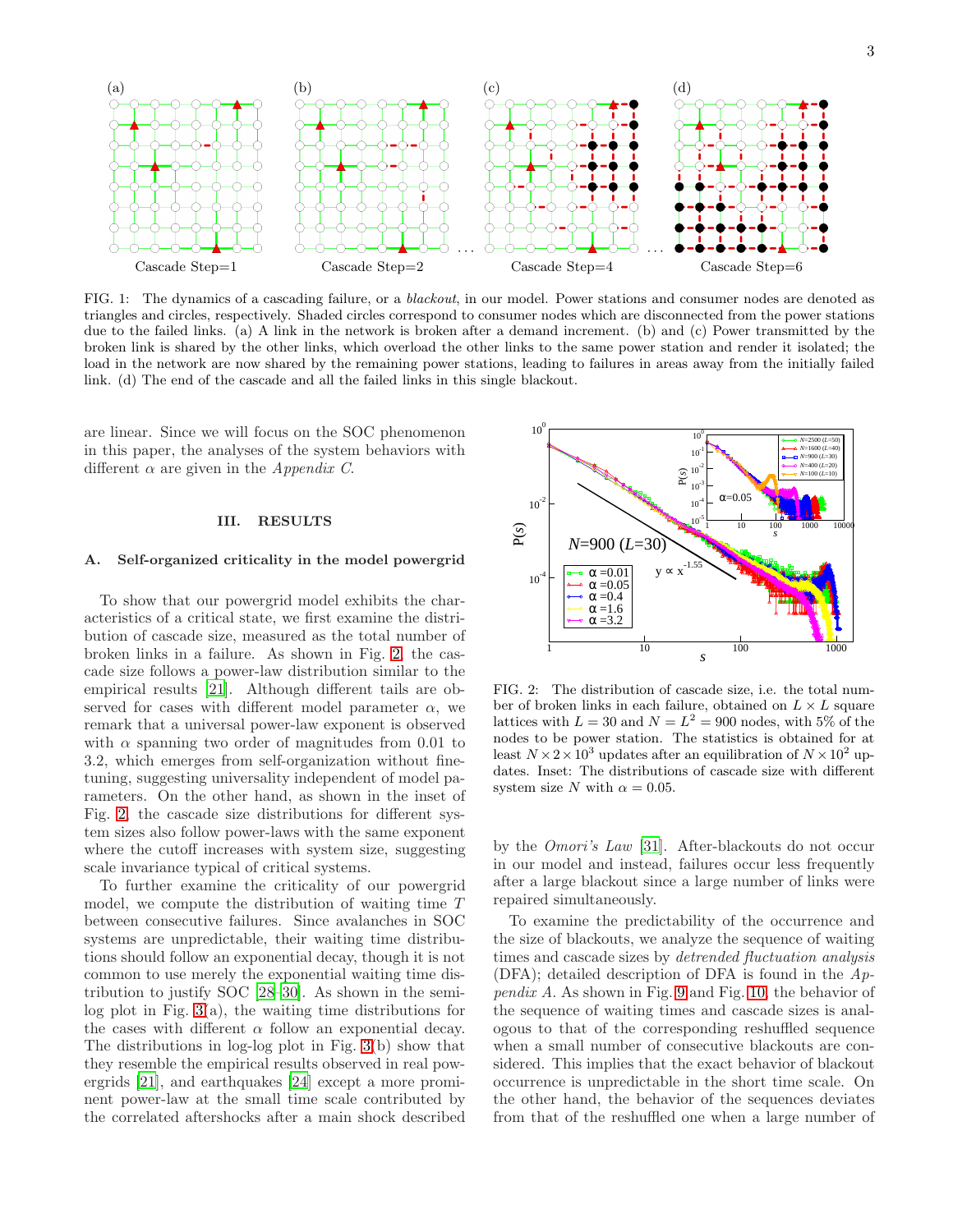consecutive blackouts are considered; it implies that the emergence of blackouts become more predictable in the long run, e.g. a large blackout or a long waiting time emerges when a sufficiently long sequence of blackouts is considered. Nevertheless, the larger the system size, the longer the time scale which is consistent with the reshuffled results, implying a lower predictability in larger systems.

Stimulated by the DFA results, we examine the presence of blackout precursors. We first divide the time between consecutive pairs of large blackouts into a fixed number of divisions, and compute statistics within each division to identify potential trends. As shown in Fig. [4\(](#page-4-0)a), the failure rate increases and drops before the emergence of medium blackouts with size  $s \geq 0.1M$  and  $s \geq 0.3M$ , where M is the total number of links, which may signal an insufficient relaxation of energy before the blackouts. On the other hand, the failure rate increases continuously before blackouts of size  $s \geq 0.5M$ , which may be caused by a sequence of medium-sized blackouts (suggested by the large average blackout size) relaxing energy incompletely, and finally triggered by a sequence of small but more frequent blackouts, indicating a closeto-critical state of the system.

Nevertheless, Fig. [4\(](#page-4-0)a) shows the average failure rate while individual events may be unpredictable by just examining the preceding sequence of blackouts. Prediction may instead be possible if the microscopic information of the system is available. To examine this predictability, we define the *load factor* of link (ij) to be  $F_{(ii)} = |I_{ii}|/C_{ii}$ , and compute the *average network load factor*  $F$  given by

$$
F = \frac{1}{M} \sum_{(ij)} F_{ij} = \frac{1}{M} \sum_{(ij)} \frac{|I_{ij}|}{C_{ij}}.
$$
 (6)

A small value of F implies a large amount of redundant capacity and failures are less likely. As shown in Fig.  $4(b)$  $4(b)$ , F increases between two large blackouts, and a high  $F$  may be a signal for coming large failures. These results suggest that prediction is difficult given only macroscopic information, e.g. the sequence of failures, but may be possible if microscopic information in the system is available. This is analogous to the predictability of earthquakes suggested in [\[32](#page-10-11)].

As suggested by [\[1](#page-9-0), [2,](#page-9-1) [10](#page-9-9)], spatio-temporal correlation is an important feature of SOC systems since it connects the dynamical self-organization with spatial criticality. To examine this correlation, we consider a  $l \times l$  partition (details are shown in Appendix B), and define  $P_{S,l}(T)$ to be the waiting time distribution within the partition between blackouts with size  $s > S$ . As shown in Fig. [5\(](#page-5-0)a), an increase in the cutoff size S (or a decrease in partition size  $l$ ) makes the distributions wider, compared to the original  $P_{S=1,l=20}(T)$ . Hence, it is interesting to examine if the statistics of large failures in large partitions are equivalent to those of small failures in small partitions. We follow the analyses of earthquakes in [\[12](#page-9-11)], and plot the rescaled distributions  $T^{\gamma}P_{S,l}(T)$  as a function of the



<span id="page-3-0"></span>FIG. 3: The distributions of waiting time between consecutive blackouts of size  $s \geq 1$ , obtained on an instance of  $L \times L$ square lattice with  $L = 30$  and  $N = L^2 = 900$  nodes, with 5% of the nodes to be power stations, in (a) semi-log plot and (b) log-log plot. The statistics is obtained for  $N \times 10^4$  updates after an equilibration of  $N \times 10^2$  updates. To better show the form of the distributions, log-bins are used to obtain the distributions.

<span id="page-3-1"></span>rescaled waiting time  $x = TS^{-b}l^{d_f}$  in Fig. [5\(](#page-5-0)b), such that  $P_{S,l}(T)$  with various S and l collapse onto the same function  $f(x)$ , i.e.

<span id="page-3-2"></span>
$$
T^{\gamma}P_{S,l}(T) = f(TS^{-b}l^{d_f}).\tag{7}
$$

As suggested in [\[12\]](#page-9-11),  $\gamma$ , b and  $d_f$  corresponds to the exponents of the Omori's Law, the exponent of the cumulative distribution of shock magnitude (i.e. the exponent of Gutenberg-Richter Law [\[33\]](#page-10-12)), and the fractal dimension of earthquakes, respectively. In our case,  $\gamma = 1.07$ ,  $b = 0.54$  and  $d_f = 1.5$ , and the value  $-b-1$  is consistent with the exponent  $\approx -1.54$  in the blackout size distribution in Fig. [2,](#page-2-1) consistent with relation suggested by Bak et al for empirical earthquake data [\[12\]](#page-9-11). This data collapse in Fig. [5\(](#page-5-0)b) suggests that waiting times between blackouts in our model can be rescaled in spatial and temporal dimension, again suggesting universality, and is similar to that observed for earthquakes.

To further examine the universality of blackout waiting time in our model, we follow an alternative form of rescaling proposed by [\[24](#page-10-4)]. By drawing again an analogy with earthquakes, the distributions  $P_{S,l}(T)$  with various S and l for blackouts collapse onto the function  $g(x)$  as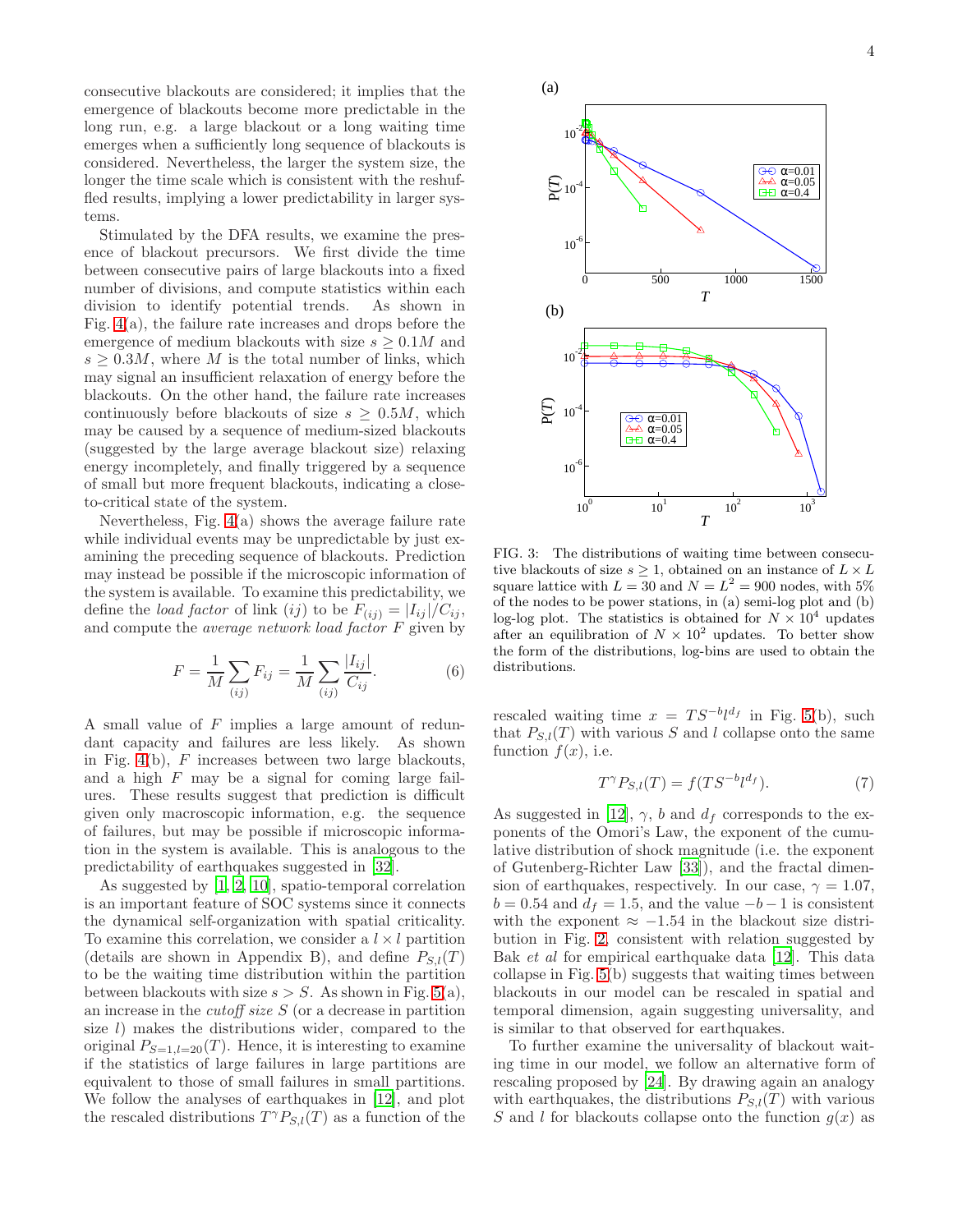

<span id="page-4-0"></span>FIG. 4: (a) We divide the duration between consecutive pairs of large blackouts into 20 divisions and compute the failure rate within each division averaged over different pairs of large blackouts with size  $s > 0.1M$ , 0.3M and 0.5M. The size of the nodes corresponds to the average blackout size in that particular division. The results are averaged over 27 realizations of  $L \times L$  square lattice with  $L = 30$  and  $N = L^2 =$ 900 nodes, with 5% of the nodes being power stations. The statistics is obtained for  $N \times 10^4$  updates after an equilibration of  $N \times 10^2$  updates. (b) The corresponding average network load factor  $F$  given by Eq. [\(6\)](#page-3-1).

shown in Fig.  $5(c)$  $5(c)$ , i.e.

$$
R_{S,l}^{-1}P_{S,l}(T) = g(R_{S,l}T),
$$
\n(8)

where  $R_{S,l}$  is the average blackout frequency in the partition. The two data collapses in Fig. [5\(](#page-5-0)b) and (c) may suggest that scale invariance and universality emerge in our model of powergrid, resembling those observed for earthquakes [\[12](#page-9-11), [24\]](#page-10-4). All the above results suggest that our powergrid model results in a realistic blackout statistics as well as the characteristics of self-organized criticality.

### IV. SOC ON REAL POWERGRIDS

To examine the robustness of the SOC phenomenon against network topology, we implement our model on the IEEE 118-bus system, which represents a portion of the American Electric Power System in the Midwestern US as of December, 1962 [\[34\]](#page-10-13). Before the simulation

starts, we assign a load  $L_i$  to each consumer node i according to its load given in [\[34\]](#page-10-13); power stations are assigned with an infinite amount of resources. The system then follows the same dynamics described in our model. As shown in Fig.  $6(a)$  $6(a)$ , the cascade size distribution roughly follows a power-law with the same exponent observed on square lattices. The waiting time distribution is also similar to those observed on square lattices and empirical results [\[21\]](#page-10-1). These suggest that SOC behaviors may also emerge on real powergrid topologies following our model dynamics.

To further examine the robustness of the SOC behaviors in the IEEE 118-bus system, we re-allocate the power stations randomly and examine the system behaviors. As shown in Fig. [6\(](#page-6-0)a), the distribution of failures still roughly follows a power-law but large failures are more likely. These results show that powergrid failures are more strongly dependent on the location of power stations than the topology of the system. With an appropriate allocation of power stations, large failures are more suppressed since the original load from a broken link can be shared evenly to the other links. Unlike the sandpile model composed of all identical nodes, power stations in powergrids play a crucial role and their locations impact the system behaviors. Nevertheless, regardless of the location of the power stations, the system still shows a general picture consistent with SOC.

In addition to the simulations on a real powergrid topology, we also examine the spatial-temporal rescaling using the empirical data of waiting times, obtained from the data spanning 15 years of power outages across the United State [\[35\]](#page-10-14). Since the data do not show the failure of individual links in a blackout, we cannot identify blackouts according to partitions as in [\[12](#page-9-11)] (see Appendix B), but the rescaling according to Eq. [\(8\)](#page-4-1) by the average failure rate is feasible  $[24]$ . As shown in Fig.  $6(b)$  $6(b)$ , the rescaled waiting time distributions with different cutoff size S overlap on a common function, similar to those observed in simulations in Fig.  $5(c)$  $5(c)$ . This again suggests that the empirical results are consistent with the simulated results, and SOC is a potential mechanism underlying real powergrids.

# <span id="page-4-1"></span>V. ESCAPING SOC BY PROACTIVE MAINTENANCE

If a powergrid is in SOC, large blackouts and their negative impacts [\[18,](#page-9-17) [19\]](#page-9-18) are inevitable. As we have seen, the system does not escape form SOC by repairing the broken links after failures, instead this mechanism leads to criticality. Compared with the non-controllable earth crust movement underlying earthquakes, powergrids are composed of controllable components, and therefore, to avoid large blackouts, one can implement microscopic interventions to drive the system away from SOC. In addition to the remedial repairs, we will explore three proactive maintenance approaches to increase link capacity in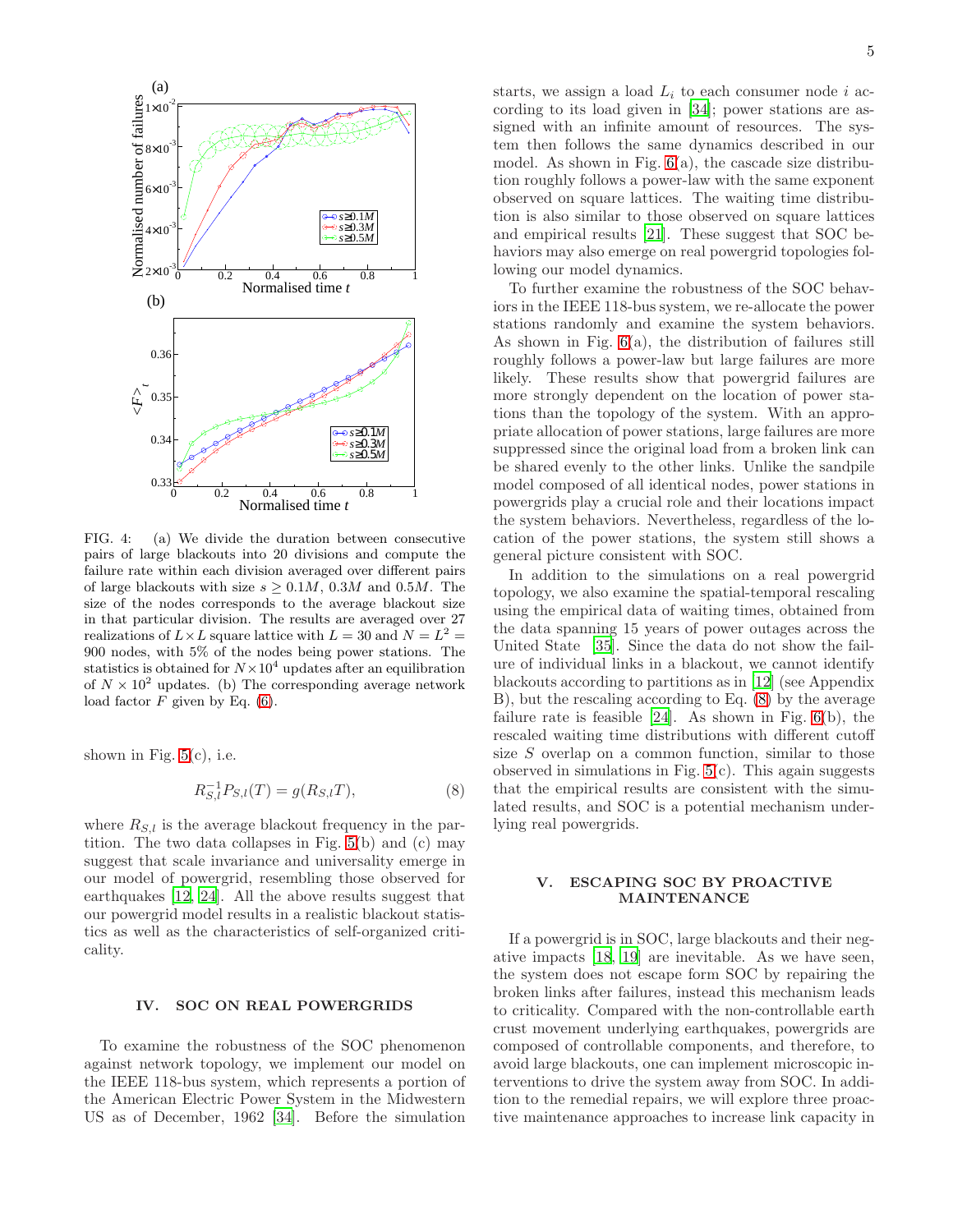

<span id="page-5-0"></span>FIG. 5: (a) The distribution  $P_{S,l}(T)$  of waiting time T between consecutive failures with size  $s \geq S$  in a  $l \times l$  partition of the network, for different values of S and l. (b) The data collapse of all the distributions in (a) by plotting  $T^{\gamma}P_{S,l}(T)$  as a function of  $x = TS^{-b}l^{d_f}$ , suggested in [\[12](#page-9-11)] for earthquakes, with  $\gamma = 1.07$ ,  $b = 0.54$  and  $d_f = 1.5$ . (c) The data collapse of all the distributions in (a) by plotting  $R_{S,l}^{-1}P_{S,l}(T)$  as a function of the rescaled waiting time  $x = R_{S,l}T$ , suggested in [\[24](#page-10-4)] for earthquakes, where  $R_{S,l}$  is the average event rate with size  $s \geq S$  in the partition of size l. The results are obtained on  $L \times L$ square lattices with  $L = 20$  and  $N = L^2 = 400$  nodes, with 5% of the nodes to be power stations. The statistics is obtained for  $N \times 3 \times 10^5$  updates after an equilibration of  $N \times 10^2$  updates.

advance of large failures:

- 1. Maintenance based on the global load factor at each step without failure, given the average network load factor F is larger than a threshold  $\psi$ , i.e.  $F > \psi$  (see Eq. [\(6\)](#page-3-1)), the capacity of the link with the highest individual load factor, i.e. the link  $(ij)$  =  $argmax_{(ij)}[F_{(ij)}]$ , is upgraded by  $C'_{ij}(t) = C_{ij}(t)(1+\alpha)$ ; the above procedure is repeated within a time step until  $F < \psi$ ;
- 2. Maintenance based on local load factors at each step without failure, we increase the capacity of all links  $\left(ij\right)$  if their load factor exceeds the threshold  $\psi$ , i.e. to upgrade  $C'_{ij}(t) = \frac{I_{ij}(t)}{\psi}$  when  $F_{(ij)} > \psi$ , so that  $F_{(ij)}$  falls to  $\psi$ ;
- 3. Routine maintenance the capacities of the n links with the highest load factor are upgraded by  $C_{ij}(t+)$ 1) =  $C_{ij}(t)(1 + \alpha)$ .

We first discuss the results of the first approach. As shown by the blue  $(\square)$  and green  $(\cap)$  curves respectively in Fig. [7\(](#page-7-0)a), for  $\psi < 0.2$ , a large amount of extra capacity is required in proactive maintenance, but only a small amount of extra capacity is required to repair the broken links since blackouts are rare as shown in Fig. [7\(](#page-7-0)c); the system escapes from SOC. When  $\psi$  increases from  $\psi = 0.2$  to  $\psi = 0.25$ , less extra capacity is required for maintenance but more capacity is used for repairing the failed links. Beyond  $\psi \approx 0.25$ , the amount of extra capacity required for proactive maintenance almost vanishes, which indicates that the global load factor  $F$  seldom reaches  $\psi$  to activate the proactive procedures; this may also mark the typical load factor which triggers the failures. The system returns to SOC and further reduces to the original no-maintenance case when  $\psi \to 1$ .

Interestingly, compared with the original case without maintenance (i.e.  $\psi \rightarrow 1$ ), (i) the total amount of extra capacity required for all interventions (i.e. proactive

maintenance or remedial repairs) is less and attains a minimum at  $\psi \approx 0.2$ , and (ii) at the same time failures are less frequent, as shown in Fig. [7\(](#page-7-0)a) and (c) respectively. It is because maintenance leads to an even distribution of redundant capacity, compared with the biased distribution of excessive capacity on individual heavily loaded links after failures. However, a large number of maintenance is required in this approach as shown in Fig. [7\(](#page-7-0)b), resulting in a trade-off between the required amount of extra capacity and the required number of interventions (i.e. the total number of maintenance and repairs) to sustain the system as shown in Fig. [8.](#page-7-1)

We then discuss the second and the third maintenance approach. As shown in Fig.  $7(d)$  $7(d)$  - (f), the second approach behaves similarly as the first approach, except that a much larger number of interventions (mainly maintenance) are required in exchange for a smaller amount of extra required capacity (see also Fig. [8\)](#page-7-1). On the other hand, as shown in Fig.  $7(g)$  $7(g)$  and (h), the third approach requires only a small amount of extra capacity achieved by a small number of interventions, outperforming both the first and the second approach. Nevertheless, it is less effective in eliminating failures as shown Fig. [7\(](#page-7-0)i) unless  $n \geq 3$  at which much more extra capacity are required. A better comparison is shown in Fig. [8,](#page-7-1) where the third approach - a simple routine maintenance - is the most costeffective approach to drive the system away from SOC. In summary, all three approaches suppress blackouts and at the same time use less extra capacity compared with the original case without proactive maintenance.

We remark that powergrids with proactive maintenance may share similarities with the non-conserving variants of SOC models [\[13](#page-9-12), [26](#page-10-6)], in which the SOC characteristics are lost. While the former extends capacity in advance to suppress blackouts, the latter dismisses a fraction of energy during toppling to suppress avalanches, leading to subcritical behaviors in both kinds of systems [\[36](#page-10-15), [37\]](#page-10-16). As a result, proactive maintenance are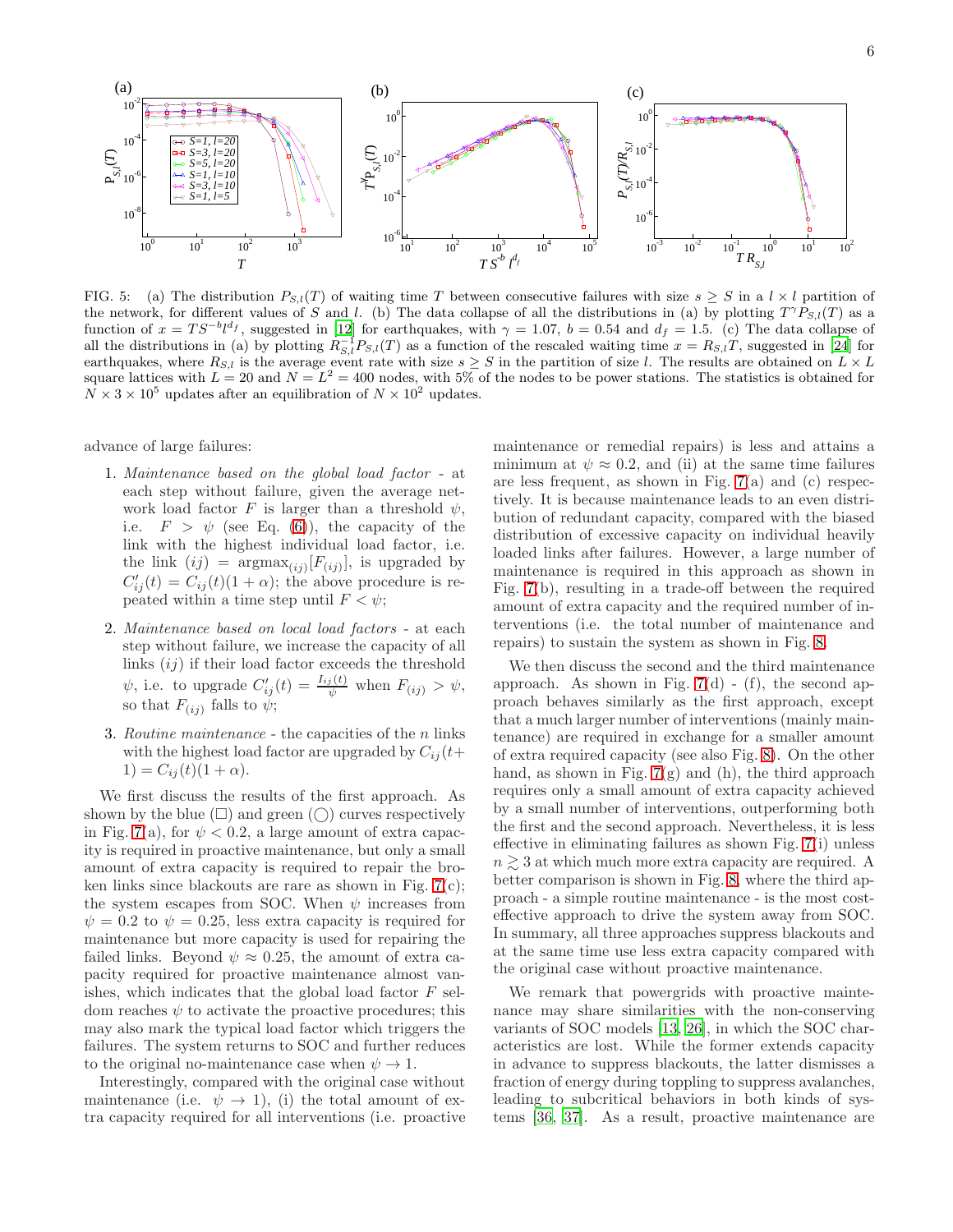

<span id="page-6-0"></span>FIG. 6: (a) The distributions of blackout size, obtained on the IEEE 118-bus system with  $N = 118$ , 105 consumer nodes, 15 power stations and 186 links. Blue circles and red squares correspond to the cases where power stations are located at the original location and random location, respectively. The statistics is obtained for  $N \times 10^4$  updates after an equilibrium of  $N \times 10^2$  updates. Inset: The waiting time distributions of the two cases. (b) The rescaled waiting time distributions of the 15-year data of power outages across the United State [\[35\]](#page-10-14),  $R_S^{-1}P_S(T)$  as a function of the rescaled waiting times  $x =$  $R<sub>S</sub>T$ , where  $R<sub>S</sub>$  is the average occurrence rate of failure of size greater than S. Inset: The waiting time distributions of the 15-years data of power outages across the United State with failure of size  $s > S$ .

effective to suppress large failures since they drive the system away from SOC.

### VI. DISCUSSION

Powergrids were suggested to be in self-organized criticality (SOC). To verify the conjecture, we introduced a model of powergrids which constantly evolves and upgrades to satisfy the increasing energy demand, resulting in a dynamics of intermitten failures and recovery. The model demonstrates various SOC characteristics and an analogy to earthquakes. Some of these findings are verified by implementation on real powergrid topology and empirical data. The model behaviors and the data analyses provide further evidences to suggest that an evolving powergrid is in SOC.

If powergrids are in SOC, what are the consequences? Large blackouts are inevitable and unpredictable. Since they have a great negative impact, it is essential to suppress them, and the way to achieve the goal is to drive the system away from SOC, or otherwise it self-organizes to criticality again. Unlike earthquakes which involve the non-controllable earth crust, powergrids are composed of controllable components; intervention may greatly increase the predictability and controllability of blackouts. Several proactive maintenance approaches are suggested in additional to the ordinary remedial repairs, and are shown to be effective in suppressing SOC and large blackouts. While the present study focuses on powergrids, its strong connection with SOC would make the results relevant to other SOC systems, especially in terms of controllability.

#### VII. ACKNOWLEDGEMENT

CHY acknowledges the Dean's Research Fund 04115 ECR-5 2015 of the Hong Kong Institute of Education and the Research Grants Council of Hong Kong (ECS Grants No. 28300215). AZ is supported by the National Natural Science Foundation of China (Grant No. 11547188) and the Young Scholar Program of Beijing Normal University(Grant No. 2014NT38). KYMW is supported by a grant from the Research Grants Council of Hong Kong (grant number 605813).

The author declares no competing financial interests.

## APPENDIX A: Detrended fluctuation analysis

We employ the detrended fluctuation analysis (DFA) [\[38,](#page-10-17) [39\]](#page-10-18) to examine the long term memory, i.e. persistence or anti-persistence, of the sequence of waiting time between blackouts, and the size of the blackouts. Given a time series  $x(i)$ , with  $i = 1, 2, \dots, N$ , we first define the cumulative sequence  $y_i$  to be

$$
y(i) = \sum_{j=1}^{i} (x(j) - \langle x \rangle), \tag{9}
$$

where  $i = 1, 2, \dots, n$ , and  $\langle x \rangle$  is the expected value for the whole sequence  $x(i)$ , given by

$$
\langle x \rangle = \frac{1}{N} \sum_{i=1}^{N} x(i). \tag{10}
$$

We then divide the whole sequence into  $\lfloor \frac{N}{n} \rfloor$  time window of equal size  $n$ . In each time window, we best-fit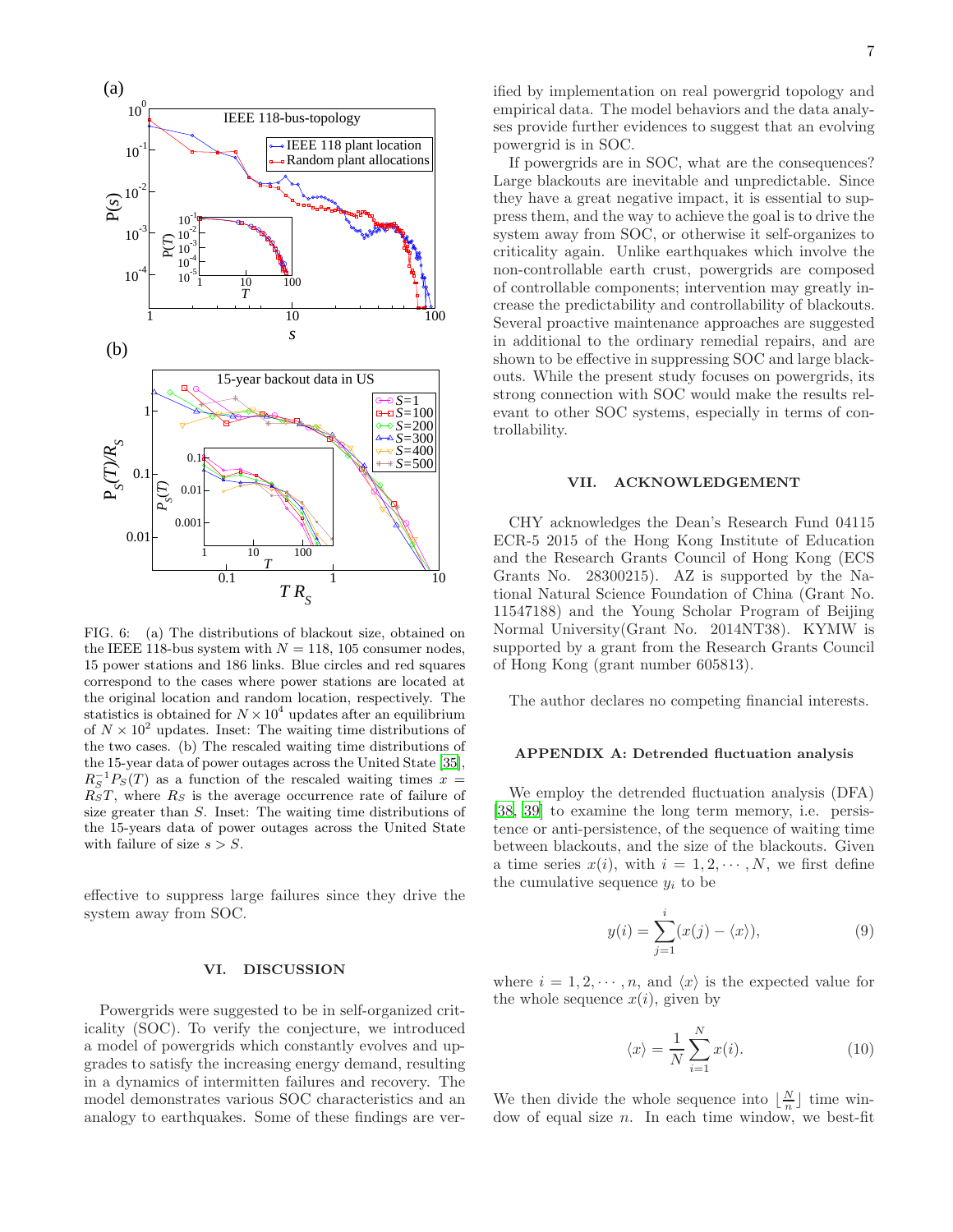

<span id="page-7-0"></span>FIG. 7: (a, d, g) The rate of capacity increment, (b, e, h) the intervention rate (i.e. the average number of maintenance and repairs per step), and (c, f, i) the failure rate of the system, by applying the three maintenance approaches. The results are obtained by averaging 5 realizations of  $L \times L$  square lattice with  $L = 30$  and  $N = L^2 = 900$  nodes, with 5% of the nodes to be power stations. The statistics is obtained for  $N \times 10^2$  updates after an equilibration of  $N \times 10^4$  updates.



<span id="page-7-1"></span>FIG. 8: The trade-off between the rate of capacity increment and the intervention rate of the three proactive maintenance approaches. The size of the nodes corresponds to the rate of blackouts.

the cumulative sequence in the window with a l-th order polynomial function  $y_{fit}(i)$  given by

$$
y_{fit}(i) = \sum_{k=0}^{l} \beta_k i^k \tag{11}
$$

where  $\beta_k$ 's are the coefficient of the polynomial, and  $y_{fit}(i)$  is thus the local trend in the window. We call the analyses l-DFA given an l-th order polynomial is used as the fit.

We then compute the detrended fluctuation function  $\mathcal{F}(n)$  for time window length n, by detrending the cumulative sequence, i.e. subtracting  $y(t)$  in each window by the corresponding local trend  $y_{fit}(i)$ , i.e.

$$
z(i) = y(i) - y_{fit}(i). \tag{12}
$$

For each window length  $n$ , we calculate the root-meansquare deviation from the trend as the detrended fluctuation function  $\mathcal{F}(n)$ , given by

$$
\mathcal{F}(n) = \sqrt{\frac{1}{n} \sum_{i=1}^{n} (z(i))^2}.
$$
 (13)

We denote the average of  $\mathcal{F}(n)$  over the different time window to be  $\langle \mathcal{F}(n) \rangle$ . By repeating the above processes for different values of  $n = 2^k$ , with  $k = 1, \ldots$ , we obtain a relation between  $\langle \mathcal{F}(n) \rangle$  and n. For a power-law relation  $\langle \mathcal{F}(n) \rangle \propto n^D$ , the sequence is random if  $D = 0.5$ , antipersistent if  $D < 0.5$ , and persistent if  $D > 0.5$ .

To examine the predictability of blackouts, we performed 0-DFA on the sequences of waiting times and the size of blackouts, and compare these results to the corresponding sequences after random reshuffling, i.e. a random re-order of the individual entry of the sequences. If there are no pattern on the sequences, the exponent D should be consistent with those of the reshuffled sequences, and the waiting times and the size of blackouts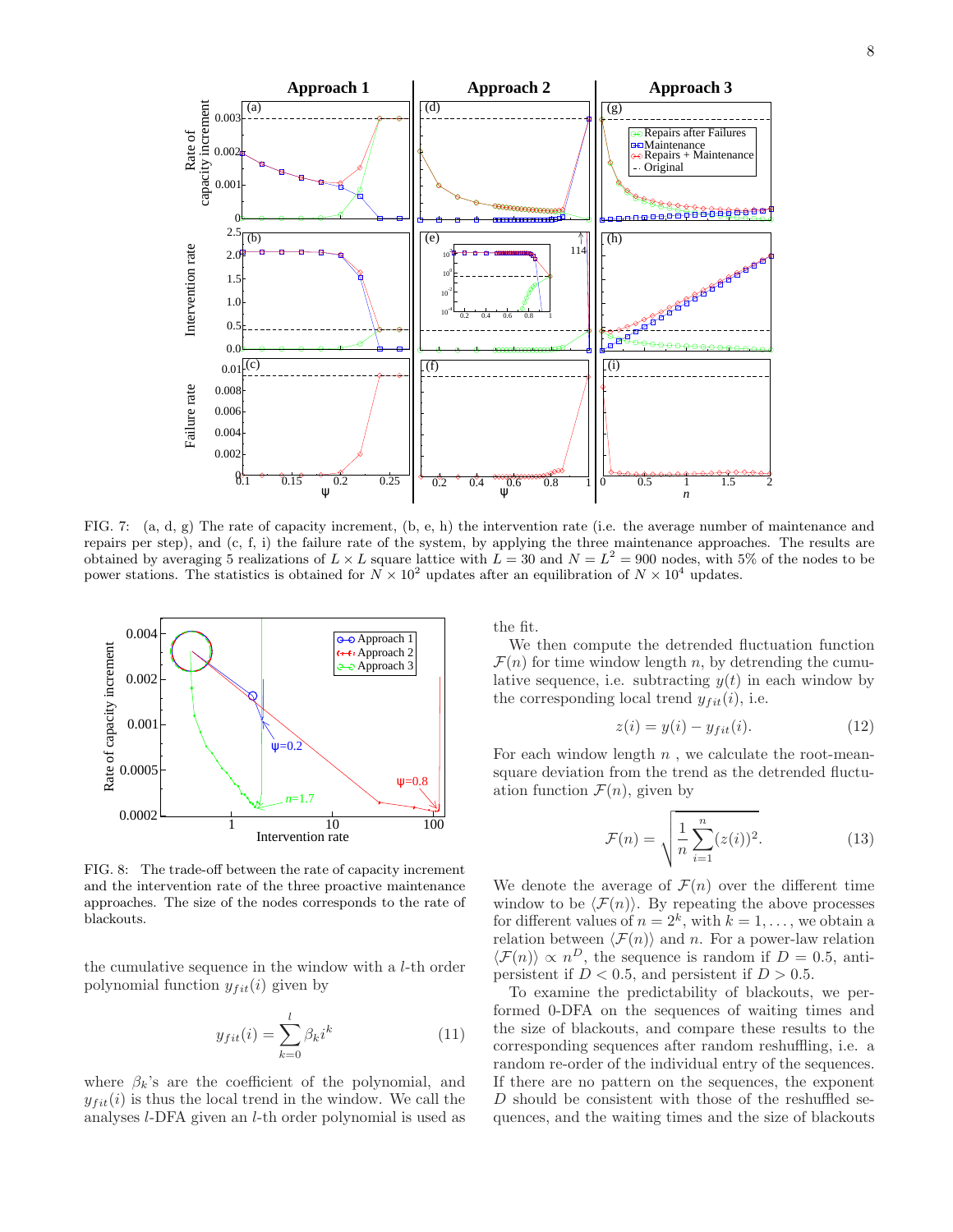are unpredictable. On the other hand, if the the exponent D differs from that of the reshuffled sequence, then there are predictability in the sequences, i.e. either the sequences are persistent or anti-persistence. We remark that 1-DFA and 2-DFA were also performed and the results obtained are similar to those of 0-DFA, and thus we only present the results from 0-DFA.

Figure [S9](#page-8-0) shows  $\mathcal{F}_{waiting}(n)$  as a function of n obtained by 0-DFA for the sequence of the waiting times. Interestingly,  $\mathcal{F}_{waiting}(n)$  seems to be characterized by two different power-laws. When *n* is small  $(n = 2^2$  to  $2^5$  for  $L = 20$ ,  $n = 2^2$  to  $2^6$  for  $L = 30$  and  $n = 2^2$  to  $2^7$  for  $L = 40$ ,  $D = 0.48, 0.49, 0.52$  for  $L = 20, 30, 40$ respectively, consistent with the corresponding reshuffled sequences. This implies that for a short sequence of blackouts, the waiting times are random and unpredictable. However, for a longer sequence of waiting times  $(n = 2^6 \text{ to } 2^{16} \text{ for } L = 20, n = 2^7 \text{ to } 2^{16} \text{ for } L = 30$ and  $n = 2^8$  to  $2^{16}$  for  $L = 40$ ), D deviates from those of the reshuffled sequences and become 0.88, 0.86, 0.85 for  $L = 20, 30, 40$  respectively. This suggests that persistence exists if we consider a long sequence of blackouts, i.e. there is a long waiting time which may be a consequence of a large blackout given a sufficiently long time. Moreover, the exponent  $D$  changes abruptly, separating an unpredictable range  $(D \approx 0.5)$  from a predictable range  $(D > 0.5)$ . As we can see from Fig. [9,](#page-8-0) the larger the system size, the larger the values of  $n$  where the system remains unpredictable, implying a lower predictability in larger systems.

Similar to waiting times, we performed 0-DFA on the sequence of blackout sizes. As shown in Fig. [10,](#page-8-1)  $\mathcal{F}_{cascade}(n)$  is consistent with the corresponding reshuffled sequences at small  $n (n = 2^2$  to  $2^3$  for  $L = 20, n = 2^2$ to  $2^4$  for  $L = 30$  and  $L = 40$ ), where  $D = 0.79, 0.87, 0.87$ for  $L = 20, 30, 40$  respectively. This implies a persistent behavior in the sequence of blackout size, which may be a consequence of the memory in the loading factor, i.e. the network loading increases gentlely which leads to consecutive blackouts of similar size. We remark that such persistence is also observed for the reshuffled sequence, since small blackouts are much more common (see Fig. [2\)](#page-2-1). For the intermediate range of  $n (n = 2<sup>4</sup>$  to  $2<sup>7</sup>$  for  $L = 20$ ,  $n = 2^5$  to  $2^8$  for  $L = 30$  and  $L = 40$ ),  $D = 0.30, 0.26, 0.25$ for  $L = 20, 30, 40$  respectively, suggesting a slight antipersistence. This may come from the cycle of blackouts, where large blackouts are usually followed by a period of small blackouts, due to the extensive repairing after a large blackout. Finally, at large  $n (n = 2^8)$  to  $2^{16}$  for  $L = 20, n = 2<sup>9</sup>$  to  $2<sup>16</sup>$  for  $L = 30$  and  $L = 40$ ), D increases again and becomes 0.83, 0.82, 0.81 respectively for  $L = 20, 30, 40$ , suggesting the occurrence of a large blackout given a sufficiently long time. Finally, the larger the system size, the larger the values of  $n$  where the system remains unpredictable, similar to that observed for waiting times.



<span id="page-8-0"></span>FIG. 9:  $\mathcal{F}_{\text{waiting}}(n)$  as a function of time window length n, for the original and the reshuffled sequence of waiting times for different system size L.



<span id="page-8-1"></span>FIG. 10:  $\mathcal{F}_{\text{cascade}}(n)$  as a function of time window length n, for the original and the reshuffled sequence of blackout size for different system size L.

### APPENDIX B: Partition for spatio-temporal rescaling of waiting time distribution



<span id="page-8-2"></span>FIG. 11: A partition of size  $l \times l$  in a network with size  $L \times L$ .

To examine the spatio-temporal relation of the occurrence of blackouts in our model, we follow [\[12](#page-9-11)] to rescale the waiting time distribution. We first group the nodes in the network into square partitions of size  $l \times l$ , as shown in Fig. [11.](#page-8-2) We then define the constituent links of a partition to be those with both terminal nodes located inside the partition. Since there is no epicentre in blackouts,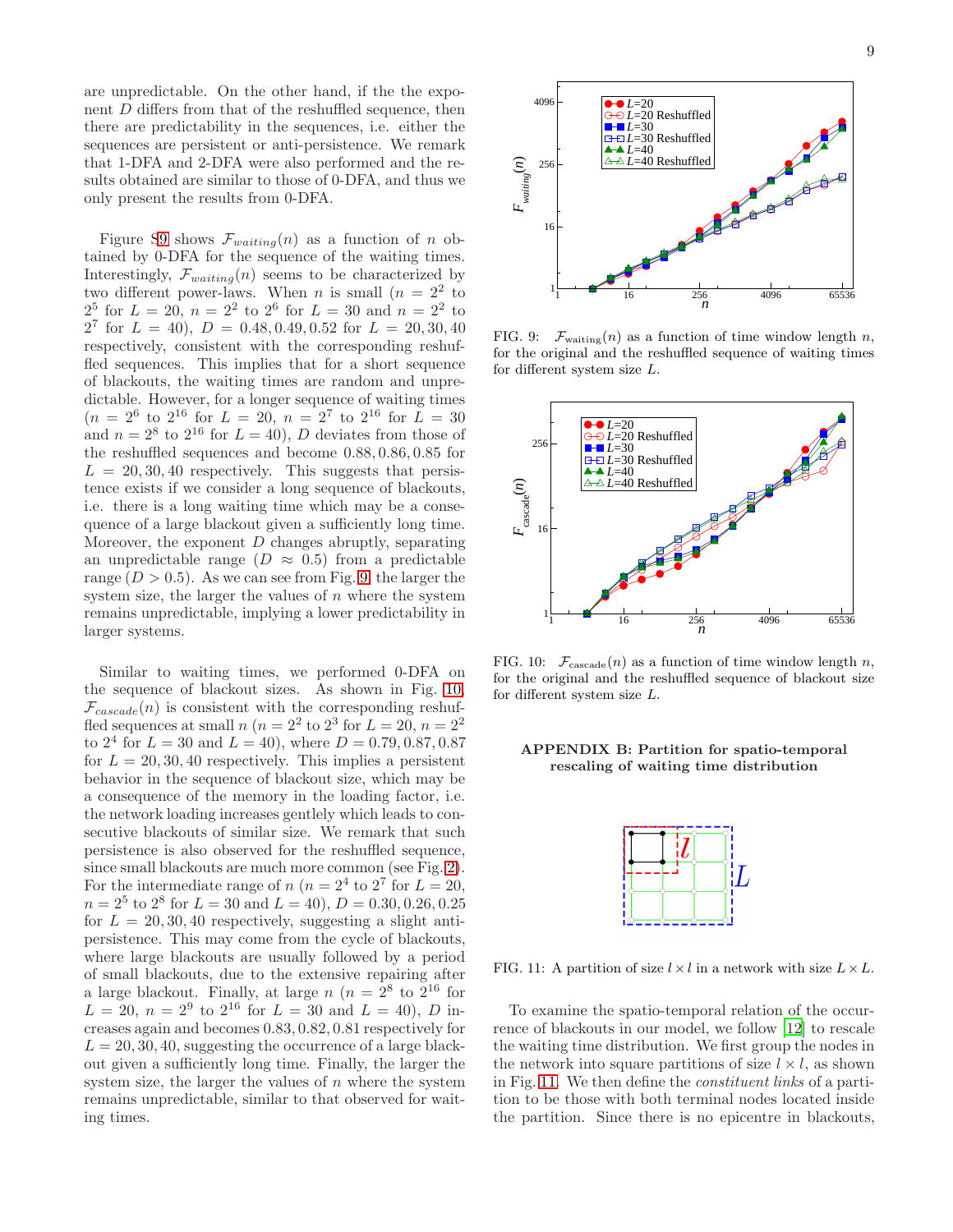we consider a failure has occurred in a partition when at least one of its constituent links breaks; the size of the failure is defined by the number of failed links within the partition. The waiting time in a partition is defined to be the time between consecutive failures in the partition. We further define a cutoff size  $S$  such that only the waiting time between failures with size greater than or equal to S is considered. Finally, we denote the waiting time distribution in a  $l \times l$  partition with a cutoff size S to be  $P_{S,l}(T)$ , such that  $P_{S,l}(T)$  with various S and l collapse onto the same function given by Eq. [\(7\)](#page-3-2). The original and the rescaled distributions are shown in Fig. [5](#page-5-0) (a) and (b).

# APPENDIX C: Waiting time as a function of Redundancy ratio



<span id="page-9-19"></span>FIG. 12: The average waiting time as a function of  $\alpha$ , obtained on  $L \times L$  square lattices with  $L = 30$  and  $N = L^2 = 900$ nodes, with  $r = 45$  of the nodes to be power station. The statistics is obtained for  $1 \times 10^6$  updates after an equilibration of  $1 \times 10^5$  updates.

- <span id="page-9-0"></span>[1] P. Bak, C. Tang, and K. Wiesenfeld, Physical review letters 59, 381 (1987).
- <span id="page-9-1"></span>[2] P. Bak, C. Tang, and K. Wiesenfeld, Physical review A 38, 364 (1988).
- <span id="page-9-2"></span>[3] W. H. Press, Comments on Astrophysics 7, 103 (1978).
- <span id="page-9-3"></span>[4] B. B. Mandelbrot, The fractal geometry of nature (Macmillan, ADDRESS, 1983), Vol. 173.
- <span id="page-9-4"></span>[5] D. Marković and C. Gros, Physics Reports 536, 41  $(2014).$
- <span id="page-9-5"></span>[6] P. Bak and K. Chen, Physica D: Nonlinear Phenomena 38, 5 (1989).
- <span id="page-9-6"></span>[7] K. Falconer, Fractal geometry: mathematical foundations and applications (John Wiley & Sons, ADDRESS, 2004).
- <span id="page-9-7"></span>[8] D. Sornette, Critical phenomena in natural sciences: chaos, fractals, selforganization and disorder: concepts and tools (Springer Science & Business Media, AD-DRESS, 2006).
- <span id="page-9-8"></span>[9] P. Bak, How nature works (Springer, ADDRESS, 1996), pp. 1–32.



<span id="page-9-20"></span>FIG. 13: The expected value of the average network load factor as a function of  $\alpha$ , obtained on  $L \times L$  square lattices with  $L = 30$  and  $N = L^2 = 900$  nodes, with  $r = 45$  of the nodes to be power station. The statistics is obtained for  $N \times 10^2$  updates after an equilibration of  $N \times 10^4$  updates.

We will discuss the waiting time between two failures as a function of the redundancy ratio  $\alpha$ . As shown in Fig. [12,](#page-9-19) the average waiting time starts at a high value at the smallest  $\alpha$ , decreases with  $\alpha$ , suggesting that the failure rate decreases with  $\alpha$ . As shown in Fig. [13,](#page-9-20) the average network load factor  $\langle F \rangle$  (see Eq. [\(6\)](#page-3-1)) increases as  $\alpha$  increases, in a trend opposite to that of the average waiting time. These results imply that at the smallest  $\alpha$  value, failures are less frequent since the demand increments are more gentle and the average network load factor  $\langle F \rangle$  stays at a low value for a large amount of time. Increasing  $\alpha$  in this regime would increase  $\langle F \rangle$ , which leads to an increase of failure rate, and hence a decrease in the average waiting time.

- <span id="page-9-9"></span>[10] N. W. Watkins et al., Space Science Reviews 198, 3 (2016).
- <span id="page-9-10"></span>[11] P. Bak and K. Chen, Scientific American (United States) 264, (1991).
- <span id="page-9-11"></span>[12] P. Bak, K. Christensen, L. Danon, and T. Scanlon, Physical Review Letters 88, 178501 (2002).
- <span id="page-9-12"></span>[13] B. Drossel and F. Schwabl, Physical Review Letters 69, 1629 (1992).
- <span id="page-9-13"></span>[14] E. T. Lu and R. J. Hamilton, The Astrophysical Journal 380, L89 (1991).
- <span id="page-9-14"></span>[15] P. Bak and K. Sneppen, Physical Review Letters 71, 4083 (1993).
- <span id="page-9-15"></span>[16] D. Stauffer and D. Sornette, Physica A: Statistical Mechanics and its Applications 271, 496 (1999).
- <span id="page-9-16"></span>[17] S. V. Buldyrev et al., Nature **464**, 1025 (2010).
- <span id="page-9-17"></span>[18] G. B. Anderson and M. L. Bell, Epidemiology (Cambridge, Mass.) 23, 189 (2012).
- <span id="page-9-18"></span>[19] P. L. Anderson and I. K. Geckil, Anderson Economic Group (2003).